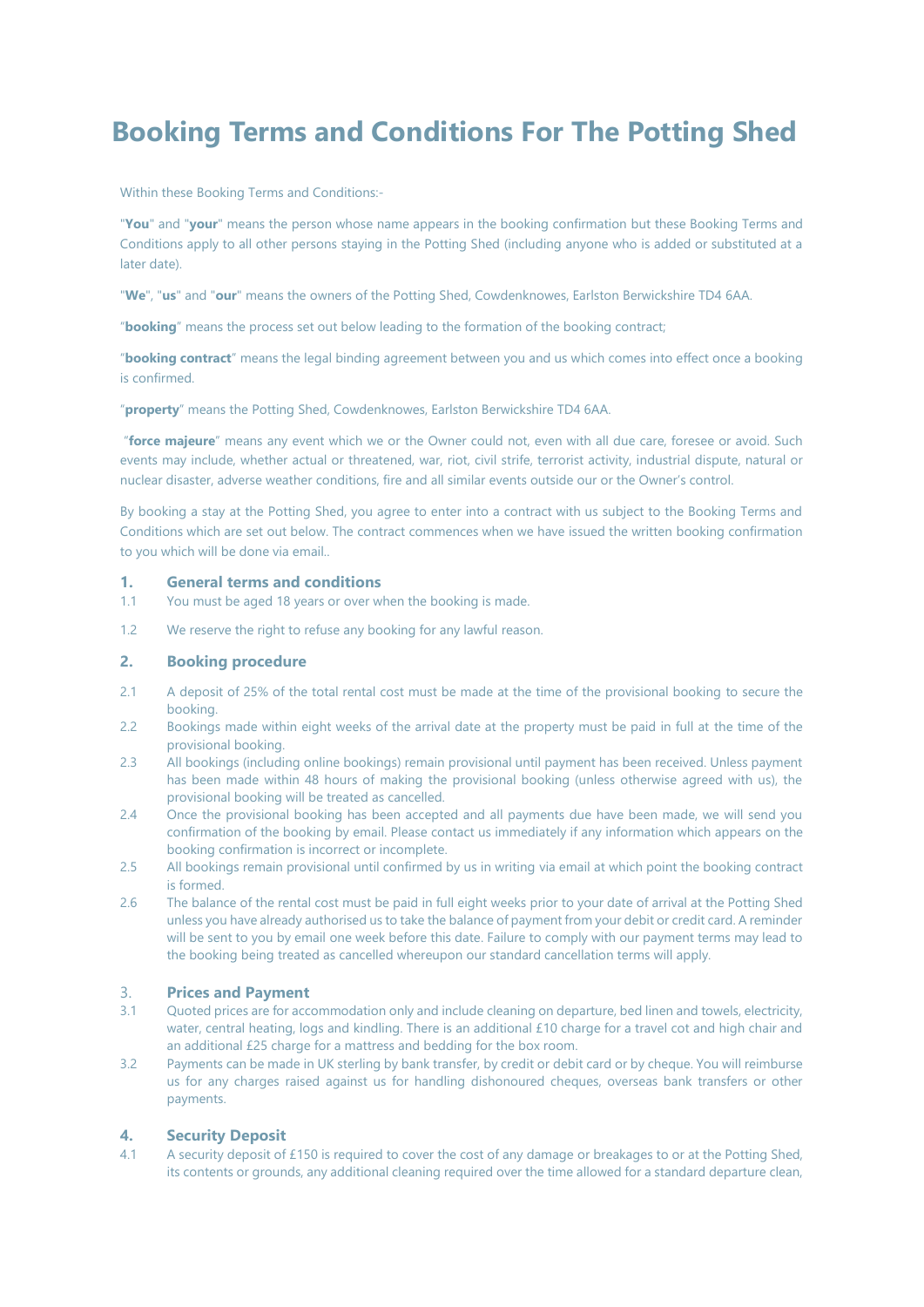replacement of lost or non-returned keys (and replacement of locks if necessary), the cost of professionally cleaning the soft furnishings where the *no smoking* rule has been ignored, replacement of soiled mattresses, late departure (if not agreed) or over occupancy of guests or pets.

- 4.2 If you pay the balance of the booking fee by bank transfer or cheque, credit or debit card details for the security deposit must be provided at time of payment. You agree to us holding your card details for the purpose of payment of the security deposit or any part of it or for any additional sums which are payable by you in accordance with the conditions set out below.
- 4.3 If you fail to provide credit or debit card details for the security deposit on request, we reserve the right to treat the booking as cancelled whereupon our standard cancellation terms will apply.
- 4.4 We will inspect the property after your departure and will only notify you within 48 hours of departure from the property if there is cause to charge any proportion of the security deposit
- 4.5 The costs referred to above will be charged to your credit or debit card which we hold for the security deposit. 4.6 If the security deposit is not sufficient to cover the costs referred to above we will charge the full amount of
- the security deposit and the balance over and above this sum to your credit or debit card on the date that is 14 days after the amount has been notified to you.
- 4.7 We will liaise with you to seek to resolve any security deposit issues within four weeks following your departure from the property unless there is a dispute over damage or we are awaiting bills/proof of damage.

#### **5. Your Obligations**

- 5.1 The Potting Shed will be available for you from 4pm on your arrival day and you must vacant the Potting Shed by 10am on the day of departure unless special arrangements have been agreed in advance. Failure to check out on time may result in a charge of £50 being made to your security deposit.
- 5.2 You must keep the property and all furniture, fittings, facilities, equipment and grounds in the same state of repair and condition as at the date of your arrival and in the same state of general order in which they were found. We reserve the right to make a deduction from your security deposit for any additional cleaning required over the usual number of hours committed to departure cleaning.
- 5.3 You will be charged for the cost of replacing bed linen and towels with permanent staining including those from fake tan, hair dye or make up.
- 5.4 The Potting Shed is strictly no smoking and if you fail to observe this prohibition you will be charged a penalty in addition to the cost for the cleaning of soft furnishings and any other additional cleaning required to remove all traces of smoke from the property.
- 5.6 Please let us know as soon as possible about any damage to the property or breakages. We understand that accidents happen but to enable us to replace damaged or broken items it is important that we know about them as soon as possible. Charges for minor damage and breakages (up to the value of £50) will be at our discretion.
- 5.7 You are expected to behave in the appropriate manor at all times. Should you or a member of your party abuse the property or display dangerous, disrespectful, offensive or rude behaviour, undertake any illegal activity, or any activity which may cause damage, or unreasonable noise or disturbance we reserve the right to require the person(s) concerned to leave the property.
- 5.8 You must not exceed the maximum number of guests or pets permitted to occupy the Potting Shed as stated in your booking confirmation.
- 5.9 In the event of any breach of the obligations set out above you may be asked to vacate the property and in these circumstances the booking contract will come to an end immediately without any refund of payments made by you or any compensation for early termination. You will be liable for any costs or damages stipulated in these Booking Terms and Conditions caused by your breach and such costs and damages can be charged to the security deposit.

#### **6. Our liability and obligations**

6.1 We do not exclude or limit in any way our liability to you where it would be unlawful to do so. This includes liability for death or personal injury caused by our negligence; for fraud or fraudulent misrepresentation; or for breach of your legal rights in relation to the booking contract. However, we do not accept liability for any loss, damage, injury or death howsoever caused to you (or anyone in your party) or to your vehicles or personal property in circumstances where we have not been negligent. Any valuables left at the property are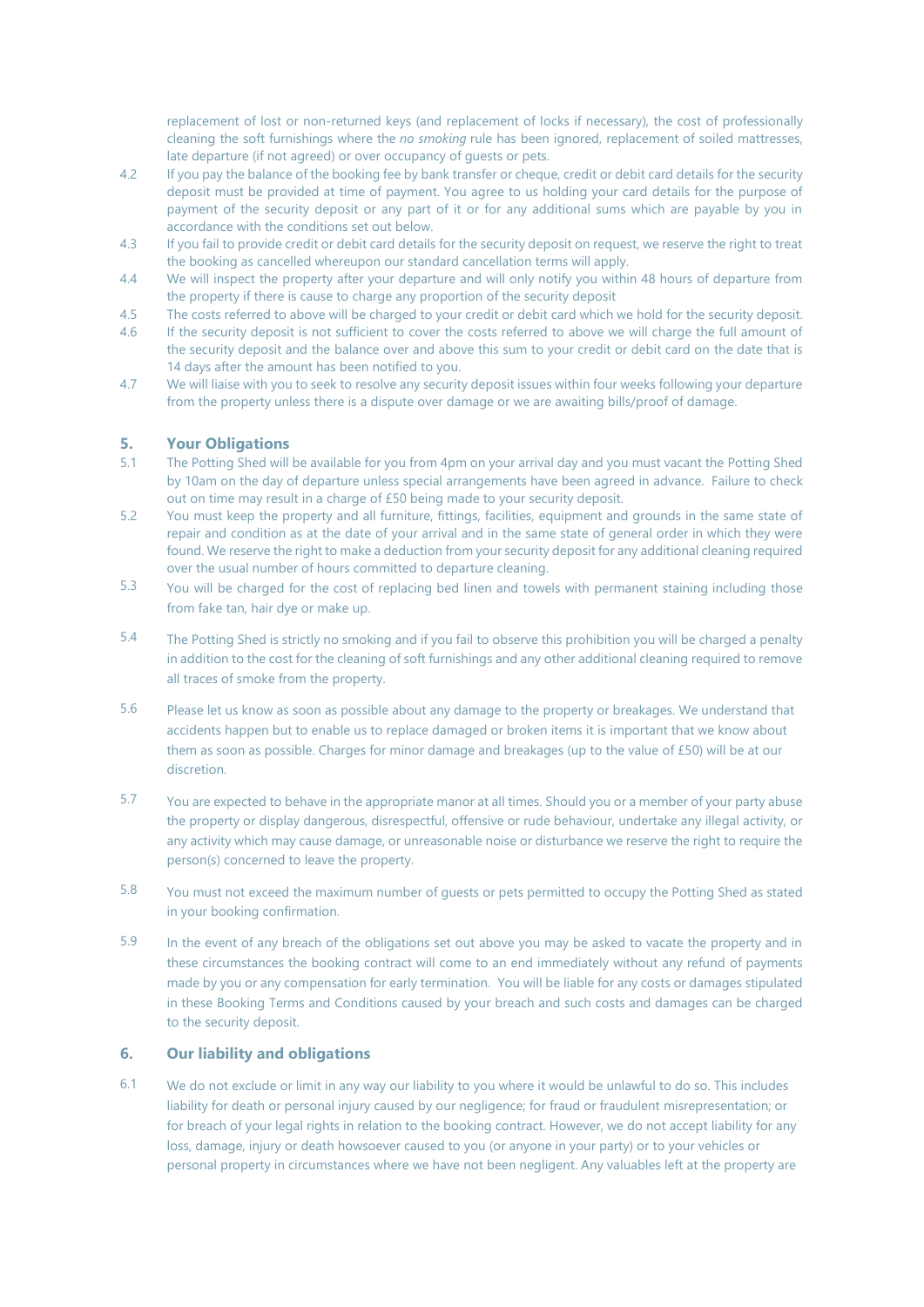left at your own risk. It is your responsibility to ensure that all doors and windows are closed and locked when leaving the property.

- 6.2 Children within your party should be monitored by you at all times and it is your sole responsibility to check the suitability of any children's equipment which is provided at the property as we can't accept any responsibility for its use.
- 6.3 We are not responsible for noise or disturbance originating beyond the boundaries of the property.
- 6.4 We are not responsible for the failure or interruption of the supply of water, electricity or broadband to the property or the removal of waste water from the property or for the breakdown of domestic and mechanical equipment such as heating or plumbing systems, In such circumstances, we will take all reasonable steps to reinstate the supply or service or repair any equipment as soon as practicable.
- 6.5 We accept no responsibility for any failure of the broadband service, nor can a minimum speed be guaranteed, particularly given the rural nature of the Potting Shed.
- 6.6 We cannot accept liability or pay any compensation where performance of our obligations to you is affected or prevented by or you otherwise suffer any damage, loss or expense of any nature as a result of force majeure.

## **7. Access to the property**

7.1 We have a right to access the property at any reasonable time during your stay to carry out essential maintenance. We will endeavour to give reasonable notice to you if practicable. Gardeners and maintenance staff may also enter the grounds during your stay but will try not to interfere with your enjoyment of the property.

#### **8. Complaints**

- 8.1 Please contact us promptly if there are any issues or complaints during your stay so that we can address the matter. If we are unable to resolve the matter to your reasonable satisfaction during your stay, you should put your comments in writing within seven days of your departure from the Potting Shed.
- 8.2 We cannot accept complaints unless this procedure is followed. Complaints received after your holiday will not be accepted if we have not had prior notification of them and been given the opportunity to put matters right.

#### **9. Alterations or cancellations of a booking by you**

- 9.1 Where possible we will endeavour to allow you to change the dates of a booking providing the Potting Shed is available for the new dates requested however we cannot guarantee to do so. Any difference in price must be met by you or will be refunded to you on confirmation of the new booking. Otherwise the original booking will be treated as a cancellation and the cancellation terms will apply.
- 9.2 Cancellation by you of your booking must be given in writing. The effective date of cancellation is the date we receive written notification.
- 9.3 A cancellation charge equivalent to the deposit will be charged for cancellations made more than 56 days before the holiday start date. For cancellations made less than 56 days before the start of the holiday, there will be no refund and the full booking cost will be charged.
- 9.4 If you cancel we will endeavour to obtain a replacement booking. If a replacement booking is obtained, we will refund all monies paid by you for the rental, less any difference between the total price you paid or would have paid for the rental and the price paid by the replacement guest.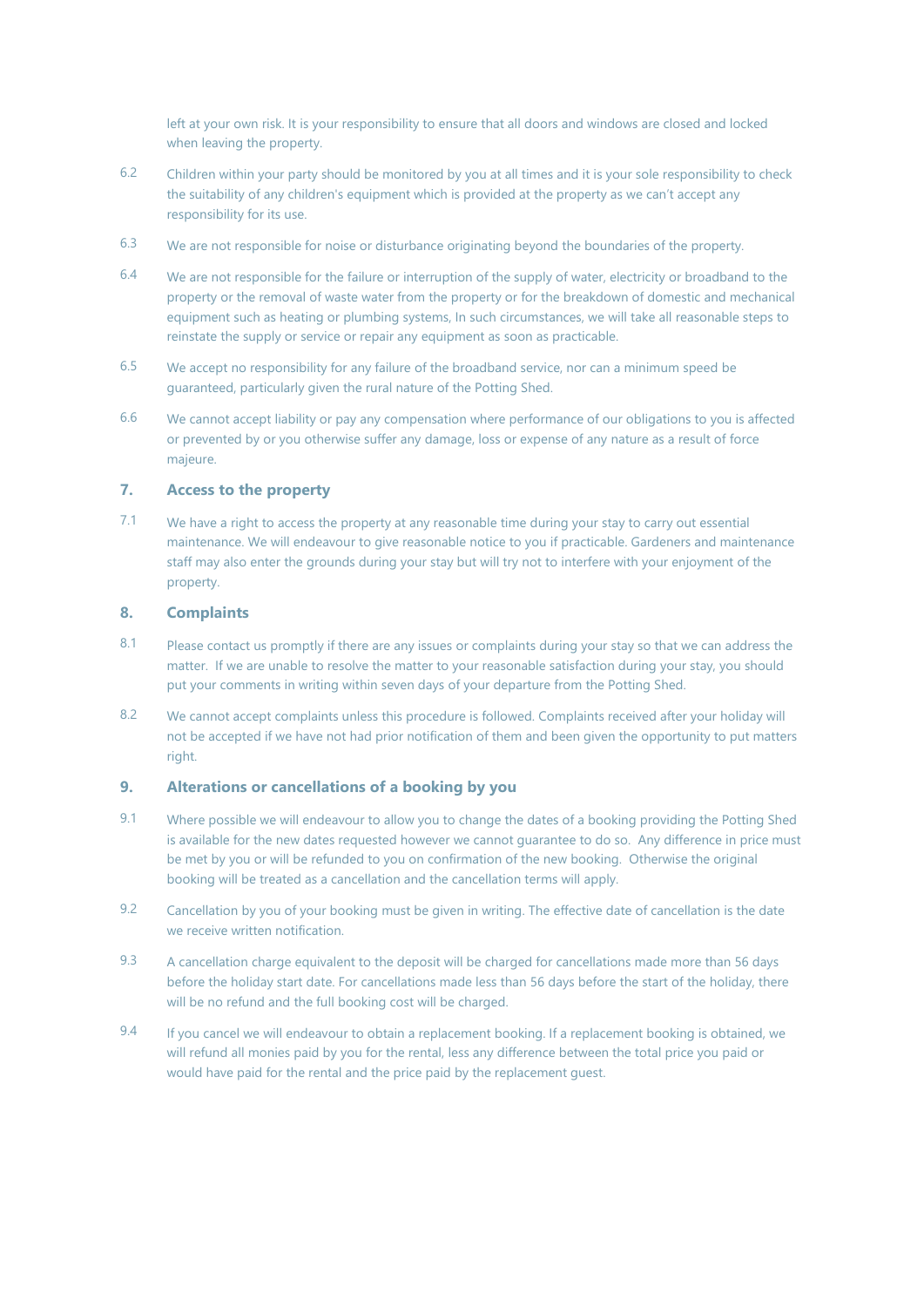#### **10. Alterations or cancellations of a booking by us**

- 10.1 In the interest of continual improvement we reserve the right to make minor modifications to furniture, amenities and facilities without any prior notice.
- 10.2 In the unlikely event that the property is not available on the date booked (owing for instance to essential major repairs, flood or fire damage or unforeseen sale of the property), if requested and if available we will try to arrange alternative accommodation of a similar type, price, standard and location. Alternatively, a refund of all monies paid by you to us will be made.

# **11. Dogs**

- 11.1 Two small or one large well-behaved dog are welcome in Potting Shed subject to the conditions set out below.
- 11.2 In the event of you breaching the obligations set out below you may be charged a penalty fee or asked to vacate the property and the booking will terminate immediately without any refund or compensation but you will continue to be responsible for any costs stipulated in these Booking Terms and Conditions and we have the right to deduct such costs from the security deposit.
	- you must not exceed the number of dogs allowed in the property and specified on the booking form unless by prior agreement with us;
	- dogs must not be left alone in the Potting Shed at any time as this may cause distress to the pet or damage to the property.
	- dogs are not allowed in the bedroom or on furniture within the Potting Shed;
	- in the interests of hygiene and out of consideration for others, you must remove all traces inside and outside the Potting Shed of dog occupation before final departure including dog hair and dispose of any mess.
	- dogs must be free from fleas or parasites. Fleas or parasites found in the property after occupation with your dog will result in you being charged a fee for fumigation of the property which will be deducted from your security deposit;
	- you are responsible for any damage both inside or outside the property caused by your dog and any associated costs will be deducted from your security deposit. If extra cleaning is required (above the usual number of hours committed to departure cleaning) after your occupancy with your dog, this will be deducted from your security deposit; and
- 11.3 We cannot be held responsible for the safety of your dog whilst staying at the property.

## **12. Accuracy of marketing materials**

- 12.1 The contents of our web site and any online or offline marketing materials have been prepared in good faith. We will inform you of any significant changes at the time of booking or as soon as possible afterwards if you have already booked, but we shall not be liable for any minor or insignificant inaccuracy in descriptions and information.
- 12.2 We cannot accept responsibility for any changes or closures to local amenities or attractions mentioned on our web site and in other marketing material.

## **13. Privacy Policy**

13.1 We make it our highest priority to ensure that the personal information you provide to us is secure and remains confidential at all times. We will not sell or otherwise disclose your personal information to third parties. We will only disclose any personal information where the law either requires or allows us to do so.